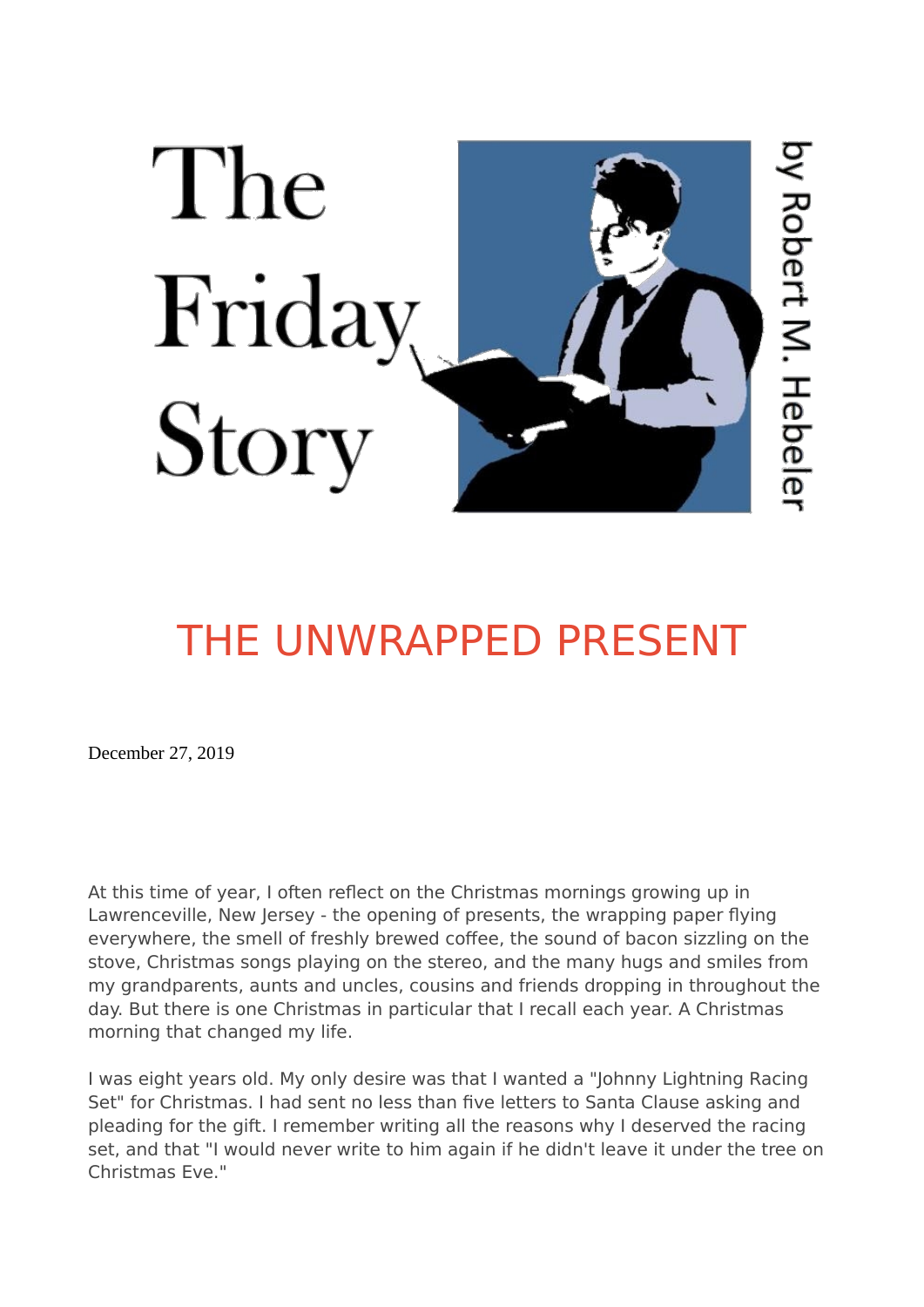Well, times were tight that year (I only realized this sometime later), and instead of opening up the Johnny Lightning Racing Set with automatic lap counter and a lifetime membership into the Johnny Lightning Racing Club, I received two pairs of pants, a sweater, a small red truck, and a letter from Santa which I crumpled without reading.

So instead of rejoicing on Christmas morning, I yelled, screamed and said I hated Santa Clause, "the big fake," with all my might. My mother cried. My father said I didn't realize what I was saying. I was sent to my room, with the crumpled Santa Clause letter in my hand.

There in my room, I cried and cried. But somewhere between planning to write the President of the United States not to let Santa Clause into the country, and writing a nasty letter to Santa Clause, I picked up the crumpled letter from Santa now laying on my floor.

"Let's see what this big, fat jerk has to say," I remember yelling at the top of my lungs.

I sat down at my desk and read the letter from Santa Claus.

Dear Robert,

I am sorry if I have let down one of my best friends: you. I was not able to leave the gift you asked for, and I am sorry. But there is a present that you may have overlooked. It is not under the tree and it is not wrapped. It is not something you can plug in or assemble. It is with you every day of the year, and it gives and gives even when it hurts

Remember when you struck-out in little league this past season? Who was there to give you a comforting hug? Remember when you won the spelling contest? Who cheered the loudest you when you were awarded the winning prize? And remember when you were very sick this past fall? Who stayed with you all night long, held your hand, and placed a cool cloth on your forehead?

You have probably never thought about it in this way, but Robert, as you continue to grow and cast doubt on much (even on my very existence), realize that the most precious gift is one that is not wrapped or found under a tree. The unwrapped present is the love of a parent; the love for their son.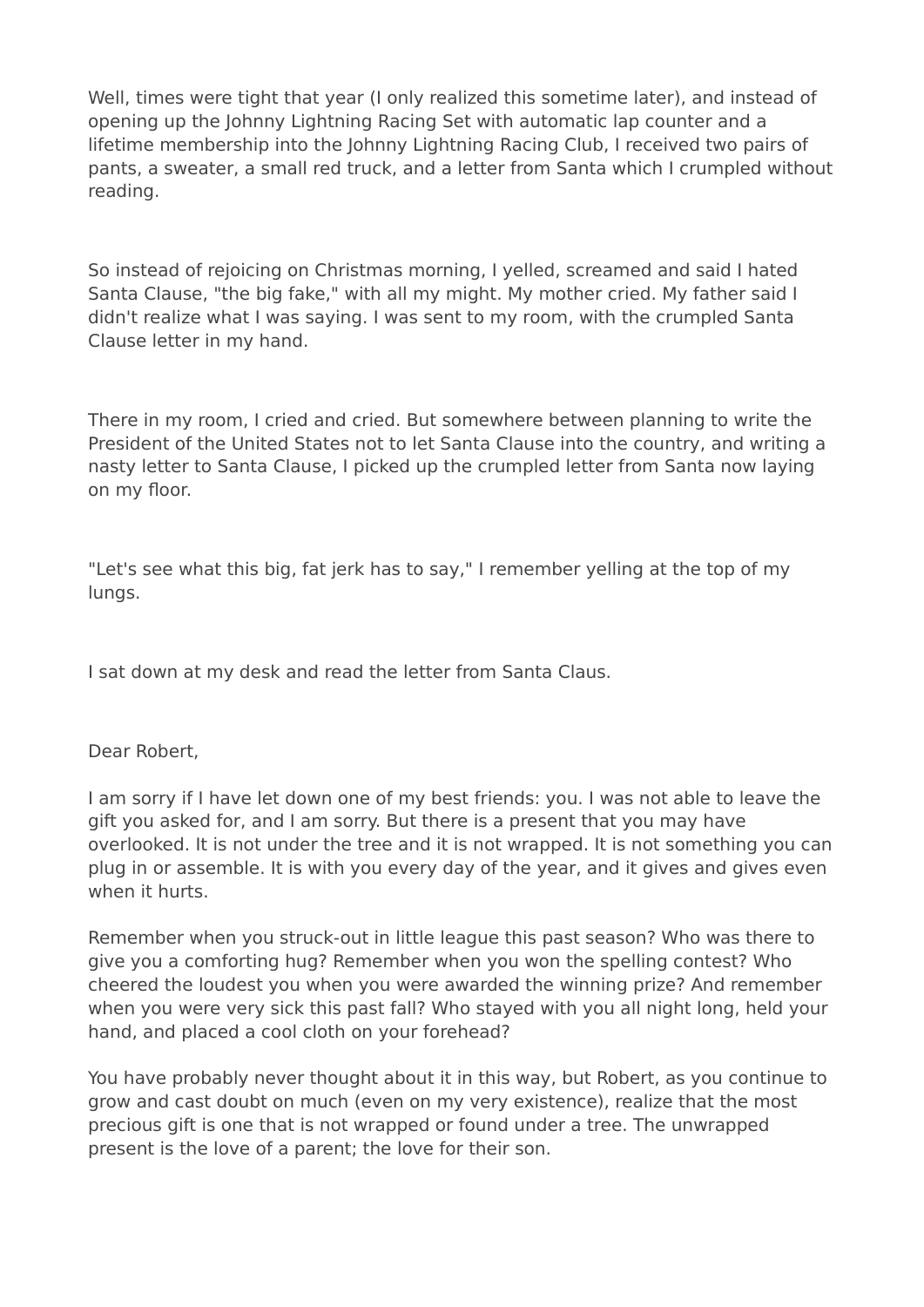This very special gift is waiting for you right now - your mother and father. Go and hug them tightly, and try to never let go. This Christmas day will pass all too quickly, but their love for you is timeless and beyond worth. And, it is this love is what Christmas is all about.

Your friend, Santa Clause

Many years have passed since that Christmas morning, and the letter remains carefully preserved. I often reflect on how my mother would stay by my bedside when I was ill, and I laugh when I picture my father fast asleep, snoring in the easy chair, waiting for me to return home from the high school prom so many years ago.

"Thank you, Santa, for showing a selfish eight-year-old boy the true meaning of Christmas. It has made all the difference in my life and in the lives of my children. I just wish I could have that unwrapped present again right now."

Until Next Friday,

Author

Robert M. Hebeler

<https://www.thefridaystory.com/stories/the-unwrapped-present-christmas>